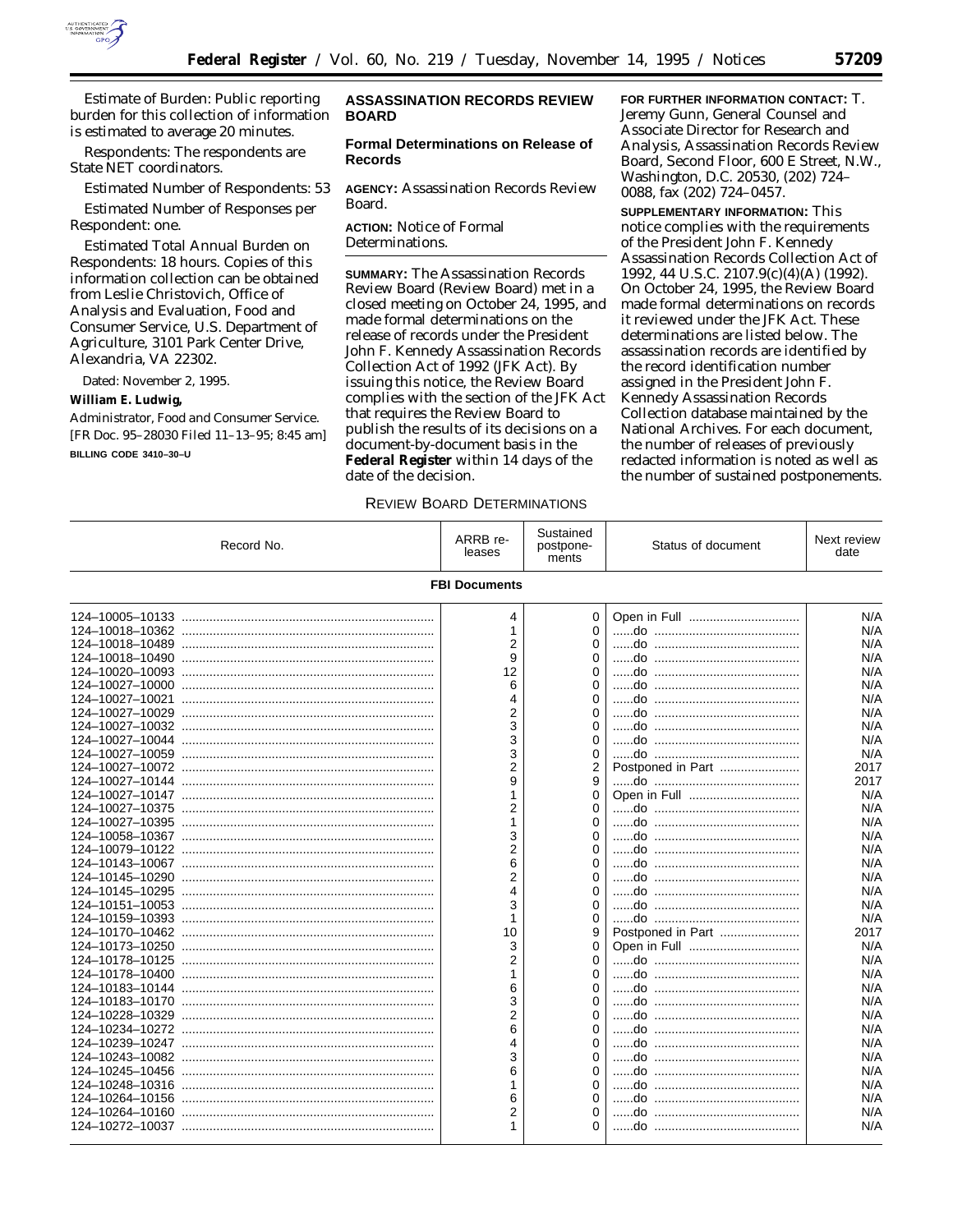$\equiv$ 

# REVIEW BOARD DETERMINATIONS-Continued

 $\equiv$ 

| Record No. | ARRB re-<br>leases   | Sustained<br>postpone-<br>ments  | Status of document | Next review<br>date |
|------------|----------------------|----------------------------------|--------------------|---------------------|
|            | <b>CIA Documents</b> |                                  |                    |                     |
|            | 4<br>3               | 0<br>0                           |                    | N/A<br>N/A          |
|            | $\Omega$             | 1                                | Postponed in Part  | 12/1995             |
|            | 3<br>2               | 0<br>0                           |                    | N/A<br>N/A          |
|            | 1                    | 0                                |                    | N/A                 |
|            | 1                    | 1                                | Postponed in Part  | 12/1995             |
|            | 2                    | 3                                |                    | 12/1995             |
|            | 3<br>2               | 3<br>0                           |                    | 12/1995<br>N/A      |
|            | 7                    | 0                                |                    | N/A                 |
|            | 0                    |                                  | Postponed in Part  | 12/1995             |
|            | 5                    | 1                                |                    | 12/1995             |
|            | 4                    |                                  |                    | 12/1995             |
|            | 6<br>4               | 1<br>0                           |                    | 12/1995<br>N/A      |
|            | 13                   | 1                                | Postponed in Part  | 2005                |
|            | 4                    | 0                                |                    | N/A                 |
|            | 6                    | 0                                |                    | N/A                 |
|            | 8<br>1               | 2<br>2                           | Postponed in Part  | 12/1995<br>12/1995  |
|            | 1                    | 1                                |                    | 12/1995             |
|            | 1                    | 2                                |                    | 12/1995             |
|            | 9                    | 1                                |                    | 12/1995             |
|            | 1                    | $\overline{2}$                   |                    | 12/1995             |
|            | 1<br>2               | $\overline{2}$<br>$\overline{2}$ |                    | 12/1995<br>12/1995  |
|            | 1                    | $\overline{2}$                   |                    | 12/1995             |
|            | 0                    | 2                                |                    | 12/1995             |
|            | 12                   | 0                                |                    | N/A                 |
|            | 4                    | 1                                | Postponed in Part  | 12/1995             |
|            | 4<br>1               | 2<br>$\overline{2}$              |                    | 12/1995<br>12/1995  |
|            | 8                    | $\overline{2}$                   |                    | 12/1995             |
|            | 4                    | 1                                |                    | 12/1995             |
|            | 12                   | 1                                |                    | 12/1995             |
|            | 10<br>4              | 1<br>0                           |                    | 12/1995<br>N/A      |
|            | 2                    | 0                                |                    | N/A                 |
|            | 6                    | 0                                |                    | N/A                 |
|            | 2                    | 0                                |                    | N/A                 |
|            | 4<br>2               | 0<br>0                           |                    | N/A<br>N/A          |
|            | 3                    | 0                                |                    | N/A                 |
|            | 3                    | 0                                |                    | N/A                 |
|            | 40                   | 0                                |                    | N/A                 |
|            | 4<br>2               | 0<br>0                           |                    | N/A                 |
|            | 2                    | $\Omega$                         |                    | N/A<br>N/A          |
|            | 2                    | 0                                |                    | N/A                 |
|            | 2                    | 0                                |                    | N/A                 |
|            | 6                    | 0                                |                    | N/A                 |
|            | 5<br>5               | 0<br>0                           |                    | N/A<br>N/A          |
|            | 4                    | 0                                |                    | N/A                 |
|            | 7                    | 0                                |                    | N/A                 |
|            | 6                    | 0                                |                    | N/A                 |
|            | 7                    | 0<br>0                           |                    | N/A                 |
|            | 5<br>4               | 0                                |                    | N/A<br>N/A          |
|            | 5                    | 0                                |                    | N/A                 |
|            | 5                    | 0                                |                    | N/A                 |
|            | 10                   | $\Omega$                         |                    | N/A                 |
|            | 1                    | 0                                |                    | N/A                 |
|            | 4<br>7               | 0<br>0                           |                    | N/A<br>N/A          |
|            | 2                    | 0                                |                    | N/A                 |
|            | $\overline{2}$       |                                  |                    | N/A                 |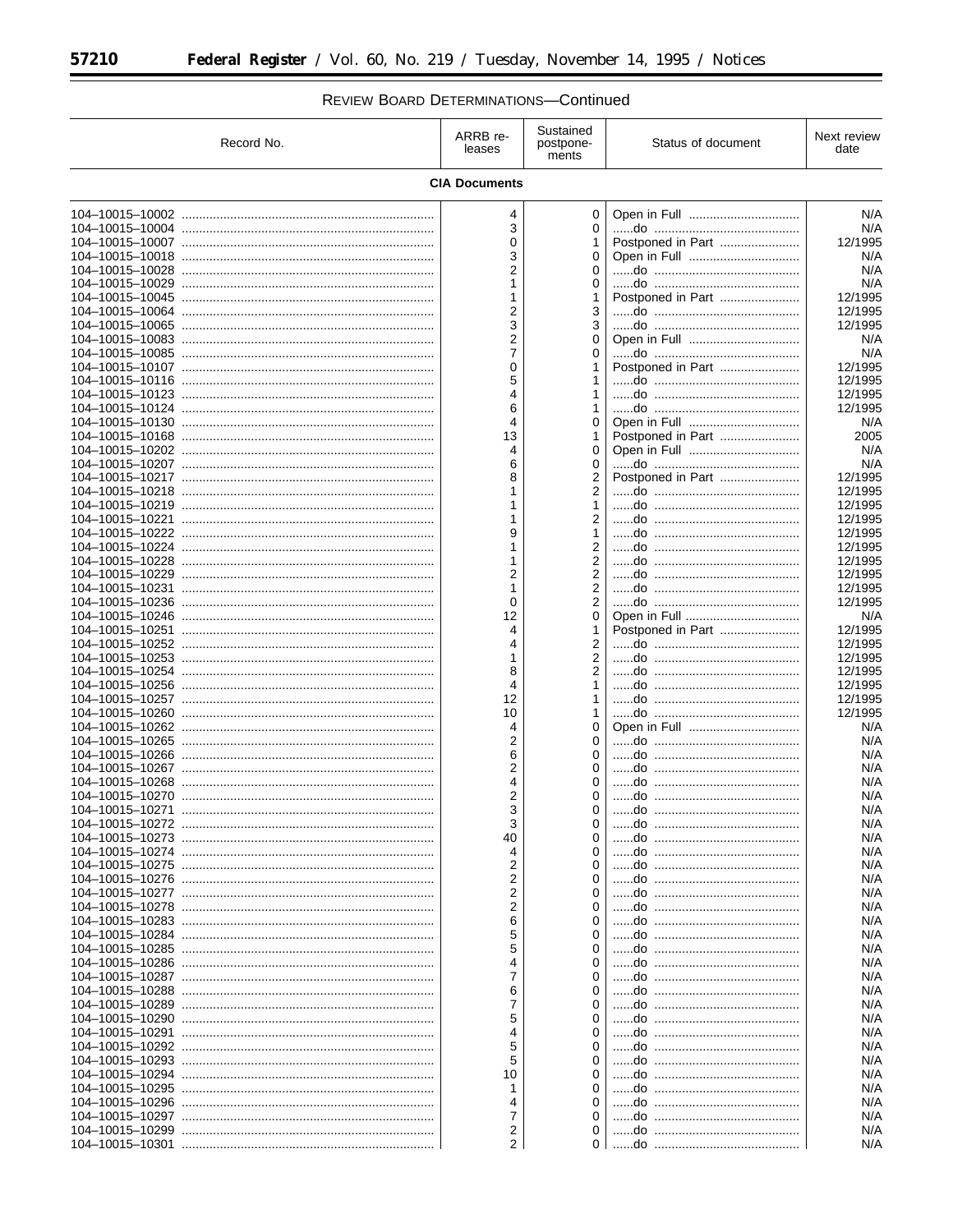| Record No. | ARRB re-<br>leases | Sustained<br>postpone-<br>ments | Status of document | Next review<br>date |
|------------|--------------------|---------------------------------|--------------------|---------------------|
|            | 3                  | 0                               |                    | N/A                 |
|            | 6                  | 0                               |                    | N/A                 |
|            | 3                  | $\Omega$                        |                    | N/A                 |
|            | 1                  | $\Omega$                        |                    | N/A                 |
|            | 1                  | $\Omega$                        |                    | N/A                 |
|            | 1                  | $\Omega$                        |                    | N/A                 |
|            |                    | $\Omega$                        |                    | N/A                 |
|            | $\mathbf{1}$       | $\Omega$                        |                    | N/A                 |
|            | 1                  | $\Omega$                        |                    | N/A                 |
|            | $\overline{2}$     | $\Omega$                        |                    | N/A                 |
|            | $\overline{2}$     | $\Omega$                        |                    | N/A                 |
|            | $\mathbf{1}$       | $\Omega$                        |                    | N/A                 |
|            | 4                  | $\Omega$                        |                    | N/A                 |
|            | $\overline{7}$     | 0                               |                    | N/A                 |
|            | 10                 | $\Omega$                        |                    | N/A                 |
|            | 9                  | $\Omega$                        |                    | N/A                 |
|            | 6                  | $\Omega$                        |                    | N/A                 |
|            | 10                 | 0                               |                    | N/A                 |
|            | 3                  | $\Omega$                        |                    | N/A                 |
|            | 3                  | 0                               |                    | N/A                 |
|            | 5                  | $\Omega$                        |                    | N/A                 |
|            | 13                 | 0                               |                    | N/A                 |
|            | 34                 | $\Omega$                        |                    | N/A<br>N/A          |
|            | 5                  | $\Omega$<br>$\Omega$            |                    |                     |
|            | 3<br>5             | $\Omega$                        |                    | N/A<br>N/A          |
|            | 5                  | $\Omega$                        |                    | N/A                 |
|            | 1                  | $\Omega$                        |                    | N/A                 |
|            | $\overline{2}$     | $\Omega$                        |                    | N/A                 |
|            | 4                  | $\Omega$                        |                    | N/A                 |
|            | 5                  | $\Omega$                        |                    | N/A                 |
|            | 5                  | $\Omega$                        |                    | N/A                 |
|            | 6                  | $\Omega$                        |                    | N/A                 |
|            | $\overline{2}$     | $\Omega$                        |                    | N/A                 |
|            | 3                  | $\Omega$                        |                    | N/A                 |
|            | 2                  | $\Omega$                        |                    | N/A                 |
|            | 3                  | $\Omega$                        |                    | N/A                 |
|            | 3                  | $\Omega$                        |                    | N/A                 |
|            | $\mathbf{1}$       | $\Omega$                        |                    | N/A                 |
|            | 4                  | $\Omega$                        |                    | N/A                 |
|            | 3                  | $\Omega$                        |                    | N/A                 |
|            | 9                  | $\Omega$                        |                    | N/A                 |
|            | 4                  | $\Omega$                        |                    | N/A                 |
|            | 9                  | $\Omega$                        |                    | N/A                 |
|            | 3                  | 0                               |                    | N/A                 |
|            | 8                  | 0                               |                    | N/A                 |
|            | 10                 | 0                               |                    | N/A                 |
|            | 3                  | $\Omega$                        |                    | N/A                 |
|            | 4                  | 0                               |                    | N/A                 |
|            | 4                  | $\Omega$                        |                    | N/A                 |
|            | 5                  | 0                               |                    | N/A                 |
|            | 1                  | 0                               |                    | N/A                 |
|            | 1                  | 0                               |                    | N/A                 |
|            | 4                  | 0                               |                    | N/A                 |
|            | 7<br>3             | 0                               |                    | N/A<br>12/1995      |
|            | 8                  | 2                               | Postponed in Part  | 12/1995             |
|            | $\overline{2}$     | 2<br>2                          |                    | 12/1995             |
|            | 0                  | 2                               |                    | 12/1995             |
|            | 10                 | $\overline{2}$                  |                    | 12/1995             |
|            | 0                  | 2                               |                    | 12/1995             |
|            | 10                 | 2                               |                    | 12/1995             |
|            |                    | 2                               |                    | 12/1995             |
|            | 4                  | 2                               |                    | 12/1995             |
|            | 2                  |                                 |                    | N/A                 |
|            | 13                 | 1                               |                    | 12/1995             |
|            | 8                  | 0                               |                    | N/A                 |
|            | 3                  | 1                               | Postponed in Part  | 12/1995             |
|            | 1                  |                                 |                    | 12/1995             |
|            | 6.                 |                                 |                    | N/A                 |
|            |                    |                                 |                    |                     |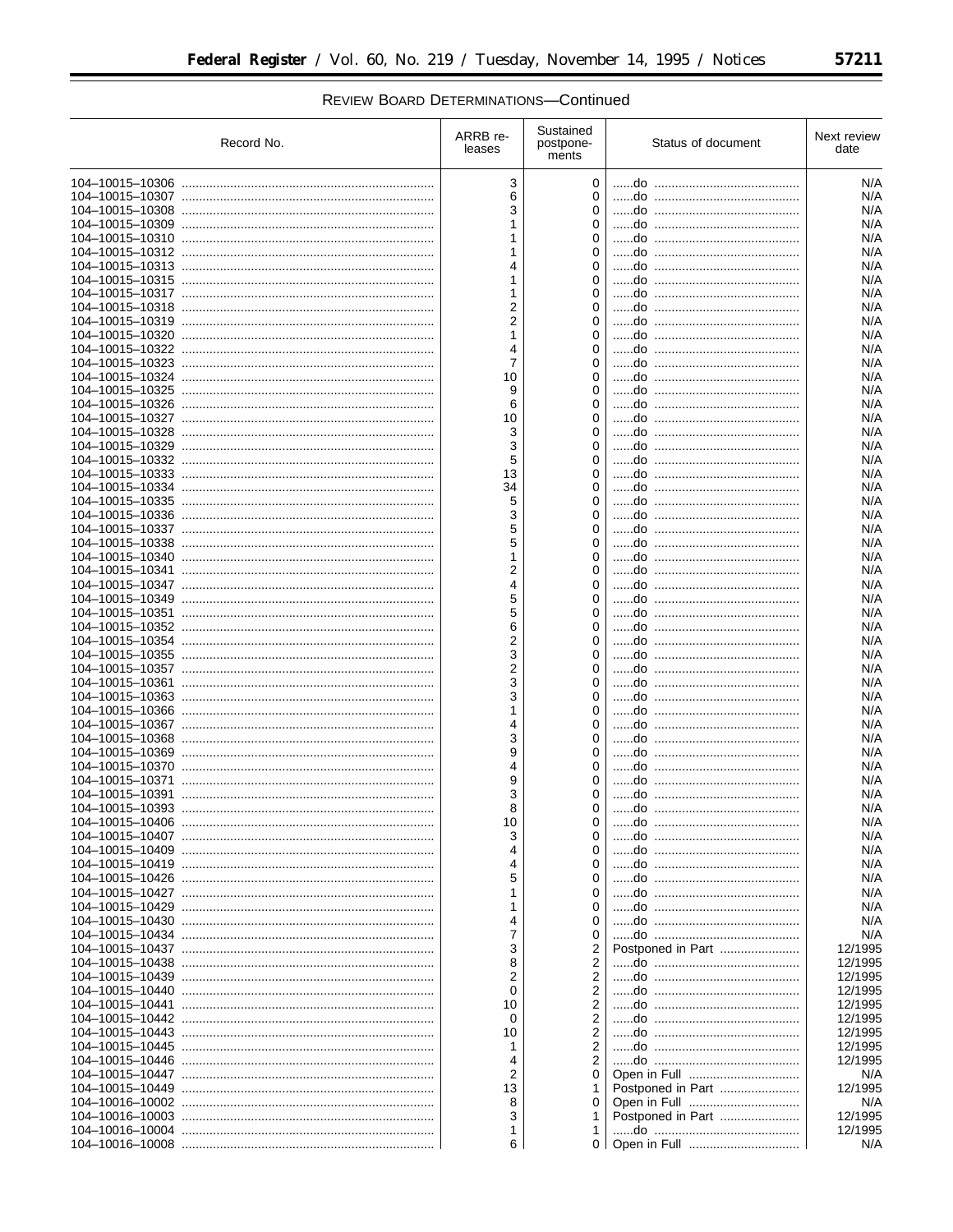۳

| Record No.      | ARRB re-<br>leases | Sustained<br>postpone-<br>ments | Status of document | Next review<br>date |
|-----------------|--------------------|---------------------------------|--------------------|---------------------|
|                 | $\overline{2}$     | 0                               |                    | N/A                 |
|                 | 4                  | 0                               |                    | N/A                 |
|                 | 1                  | $\Omega$                        |                    | N/A                 |
|                 | 2                  | 0                               |                    | N/A                 |
|                 | 3                  | $\Omega$                        |                    | N/A                 |
|                 | 5                  | 0                               |                    | N/A                 |
|                 | 17                 | $\Omega$                        |                    | N/A                 |
|                 | 2                  | $\Omega$                        |                    | N/A                 |
|                 | 4                  | $\Omega$                        |                    | N/A                 |
|                 | 14                 | 0                               |                    | N/A                 |
|                 | 4                  | $\Omega$                        |                    | N/A                 |
|                 | 5                  | $\Omega$                        |                    | N/A                 |
|                 | 7                  | 0                               |                    | N/A                 |
|                 | 2                  | $\Omega$                        |                    | N/A                 |
|                 | 5                  | $\Omega$                        |                    | N/A                 |
|                 | 1                  | $\Omega$                        |                    | N/A                 |
|                 | 5                  | 0                               |                    | N/A                 |
|                 | 4                  | $\Omega$                        |                    | N/A                 |
|                 | 7                  | 0                               |                    | N/A                 |
|                 | 3                  | $\Omega$                        |                    | N/A                 |
|                 | 1                  | 0                               |                    | N/A                 |
|                 | 4                  | $\Omega$                        |                    | N/A                 |
|                 | 7                  | $\Omega$                        |                    | N/A                 |
|                 | 7                  | $\Omega$                        |                    | N/A                 |
|                 | 5                  | $\Omega$                        |                    | N/A                 |
|                 | 8                  | $\Omega$                        |                    | N/A                 |
|                 | 8                  | $\Omega$<br>$\Omega$            |                    | N/A<br>N/A          |
|                 | 16<br>3            |                                 |                    | N/A                 |
|                 |                    | 0                               |                    | N/A                 |
|                 | 11                 | 0                               |                    | 12/1995             |
|                 | 3<br>0             | 2                               |                    | 12/1995             |
|                 | 2                  | 1.<br>0                         |                    | N/A                 |
|                 | 1                  | 1                               | Postponed in Part  | 12/1995             |
|                 | 3                  | 0                               |                    | N/A                 |
|                 | 5                  | 0                               |                    | N/A                 |
|                 | 1                  | 2                               | Postponed in Part  | 12/1995             |
|                 | 1                  | 2                               |                    | 12/1995             |
|                 | 4                  | 1                               |                    | 12/1995             |
|                 | 2                  | 0                               |                    | N/A                 |
|                 | 13                 | 1.                              |                    | 12/1995             |
|                 | 4                  | 1                               |                    | 12/1995             |
|                 | 2                  | 0                               |                    | N/A                 |
|                 | 0                  | 1                               |                    | 12/1995             |
|                 | 6                  | 0                               |                    | N/A                 |
|                 | 4                  | 2                               | Postponed in Part  | 12/1995             |
| 104-10018-10081 | J                  | 2                               |                    | 12/1995             |
|                 | 7                  | 0                               |                    | N/A                 |
|                 | 3                  | 2                               |                    | 12/1995             |
|                 | 5                  | 2                               |                    | 12/1995             |
|                 |                    | 2                               |                    | 12/1995             |
|                 |                    | 2                               |                    | 12/1995             |
|                 | 6                  | 0                               |                    | N/A                 |
|                 | 2                  | 0                               |                    | N/A                 |
|                 | 8                  | 0                               |                    | N/A                 |
|                 | 6                  | 0                               |                    | N/A                 |
|                 | 3                  | 0                               |                    | N/A                 |
|                 | 3                  |                                 |                    | N/A                 |
|                 | 83                 | 1                               | Postponed in Part  | 2005                |
|                 | 92                 | 0                               |                    | N/A                 |
|                 |                    |                                 |                    |                     |

# REVIEW BOARD DETERMINATIONS-Continued

# **HSCA Documents**

|  |  | 2017 |
|--|--|------|
|  |  | 2017 |
|  |  | 2017 |
|  |  | 2017 |
|  |  | 2017 |
|  |  | 2017 |
|  |  |      |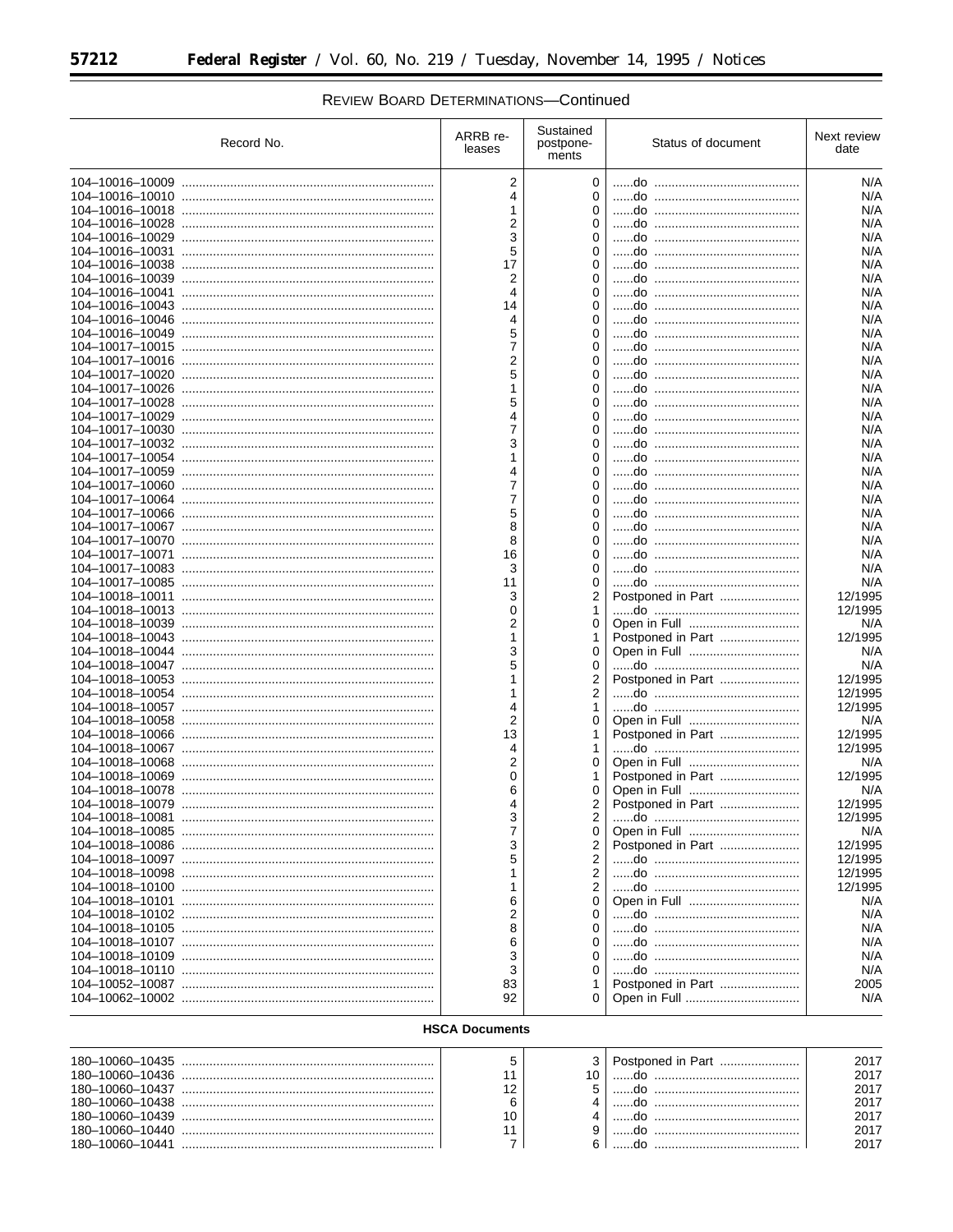| Record No. | ARRB re-<br>leases | Sustained<br>postpone-<br>ments  | Status of document | Next review<br>date |
|------------|--------------------|----------------------------------|--------------------|---------------------|
|            | 18                 | 6                                |                    | 2017                |
|            | 24                 | 12                               |                    | 2017                |
|            | 5                  | $\overline{2}$                   |                    | 2017                |
|            | 10                 | 9                                |                    | 2017                |
|            | 23                 | 15                               |                    | 2017                |
|            | 7                  | 4                                |                    | 2017                |
|            | 4                  | $\overline{2}$                   |                    | 2017                |
|            | 11                 | 5                                |                    | 2017                |
|            | 9                  | 3                                |                    | 2017                |
|            | 5<br>12            | 3<br>10                          |                    | 2017<br>2017        |
|            | 10                 | 4                                |                    | 2017                |
|            | 8                  | 3                                |                    | 2017                |
|            | 6                  | 2                                |                    | 2017                |
|            | 5                  |                                  |                    | 2017                |
|            | 9                  | $\overline{2}$                   |                    | 2017                |
|            | 12                 |                                  |                    | 2017                |
|            | 9                  | 8                                |                    | 2017                |
|            | 7                  |                                  |                    | 2017                |
|            | 18                 | 4                                |                    | 2017                |
|            | 9                  | 8                                |                    | 2017                |
|            | 19                 | 15                               |                    | 2017                |
|            | 10                 | 9<br>5                           |                    | 2017<br>2017        |
|            | 9<br>6             | 0                                |                    | N/A                 |
|            | 11                 | 8                                | Postponed in Part  | 2017                |
|            | 14                 | 10                               |                    | 2017                |
|            | 14                 | 5                                |                    | 2017                |
|            | 6                  | 3                                |                    | 2017                |
|            | 7                  | 4                                |                    | 2017                |
|            | 10                 | 7                                |                    | 2017                |
|            | 6                  | 4                                |                    | 2017                |
|            | 6                  | $\overline{2}$                   |                    | 2017                |
|            | 17                 | 7                                |                    | 2017                |
|            | 10                 | 4                                |                    | 2017                |
|            | 11                 | 5                                |                    | 2017                |
|            | 5                  | 3                                |                    | 2017                |
|            | 4                  | 3                                |                    | 2017                |
|            | 13                 | 5                                |                    | 2017                |
|            | 4<br>4             | $\overline{2}$<br>$\overline{2}$ |                    | 2017<br>2017        |
|            | 12                 | 9                                |                    | 2017                |
|            | 4                  | $\overline{2}$                   |                    | 2017                |
|            | 7                  | 5                                |                    | 2017                |
|            | 21                 | 6                                |                    | 2017                |
|            | 10                 | 8                                |                    | 2017                |
|            | 12                 | 10                               |                    | 2017                |
|            | 9                  | 3                                |                    | 2017                |
|            | 13                 |                                  |                    | 2017                |
|            | 6                  |                                  |                    | 2017                |
|            | 7                  |                                  |                    | 2017                |
|            | 5                  |                                  |                    | 2017                |
|            | 13                 | 11                               |                    | 2017                |
|            | 8                  | 7                                |                    | 2017                |
|            | 32<br>6            | 3<br>3                           |                    | 2017<br>2017        |
|            | 8                  |                                  |                    | 2017                |
|            | 9                  | 6                                |                    | 2017                |
|            | 3                  |                                  |                    | 2017                |
|            | 14                 | 9                                |                    | 2017                |
|            | 16                 |                                  |                    | 2017                |
|            | 11                 | 6                                |                    | 2017                |
|            | 14                 | 6                                |                    | 2017                |
|            | 10                 | 5                                |                    | 2017                |
|            | 5                  | 2                                |                    | 2017                |
|            | 6                  | 3                                |                    | 2017                |
|            | 4                  |                                  |                    | 2017                |
|            | 6                  |                                  |                    | 2017                |
|            | 11                 | 10                               |                    | 2017                |
|            | 3                  | 1 <sup>1</sup>                   |                    | 2017                |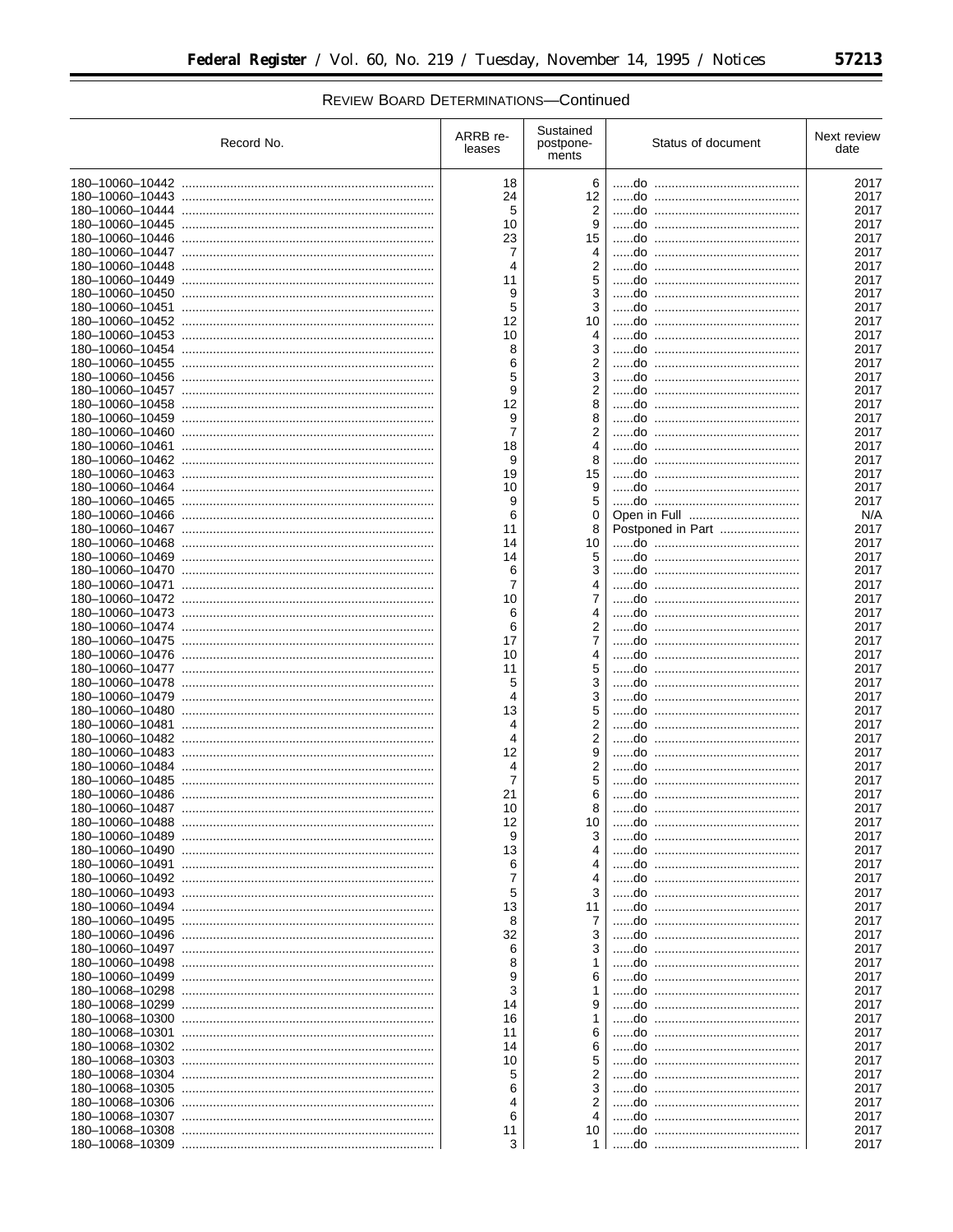| Record No. | ARRB re-<br>leases  | Sustained<br>postpone-<br>ments | Status of document | Next review<br>date |
|------------|---------------------|---------------------------------|--------------------|---------------------|
|            | 15                  | 13                              |                    | 2017                |
|            | 3                   | 2                               |                    | 2017                |
|            | 11                  | 6                               |                    | 2017                |
|            | 7                   | 3                               |                    | 2017                |
|            | 5                   | 3                               |                    | 2017                |
|            | 6                   | 3                               |                    | 2017                |
|            | 20                  |                                 |                    | 2017                |
|            | 10                  | 5                               |                    | 2017                |
|            | 5<br>$\overline{7}$ | 2<br>3                          |                    | 2017<br>2017        |
|            | $\overline{7}$      |                                 |                    | 2017                |
|            | 5                   | 4                               |                    | 2017                |
|            | 14                  |                                 |                    | 2017                |
|            | 20                  | 6                               |                    | 2017                |
|            | 8                   |                                 |                    | 2017                |
|            | 7                   | 4                               |                    | 2017                |
|            | 8                   | 7                               |                    | 2017                |
|            | 5                   | 3                               |                    | 2017                |
|            | 5                   |                                 |                    | 2017                |
|            | 6                   | 5                               |                    | 2017                |
|            | 5                   | 3                               |                    | 2017                |
|            | 5                   | 2                               |                    | 2017                |
|            | 6<br>12             | 2<br>5                          |                    | 2017<br>2017        |
|            | 13                  | 9                               |                    | 2017                |
|            | 3                   | 2                               |                    | 2017                |
|            | $\overline{7}$      | 5                               |                    | 2017                |
|            | 8                   | 6                               |                    | 2017                |
|            | 13                  | 5                               |                    | 2017                |
|            | 8                   | 4                               |                    | 2017                |
|            | 14                  | 2                               |                    | 2017                |
|            | 10                  | 3                               |                    | 2017                |
|            | 12                  | 11                              |                    | 2017                |
|            | 3                   | 1                               |                    | 2017                |
|            | 10                  | 8                               |                    | 2017                |
|            | 17                  | 8                               |                    | 2017                |
|            | 15<br>4             | 4<br>2                          |                    | 2017<br>2017        |
|            | 20                  | 8                               |                    | 2017                |
|            | 11                  | 10                              |                    | 2017                |
|            | 6                   | 4                               |                    | 2017                |
|            | 9                   | 8                               |                    | 2017                |
|            | 13                  | 7                               |                    | 2017                |
|            | 13                  |                                 |                    | 2017                |
|            | 4                   | 3                               |                    | 2017                |
|            | 7                   | 2                               |                    | 2017                |
|            | 13                  |                                 |                    | 2017                |
|            | 9                   | 8                               |                    | 2017                |
|            | 6                   | 2                               |                    | 2017                |
|            | 4                   | 3                               |                    | 2017                |
|            | 6<br>6              | 2<br>3                          |                    | 2017<br>2017        |
|            | 4                   | 2                               |                    | 2017                |
|            | 11                  |                                 |                    | 2017                |
|            | 7                   |                                 |                    | 2017                |
|            | 5                   | 3                               |                    | 2017                |
|            | 9                   |                                 |                    | 2017                |
|            | 12                  | 7                               |                    | 2017                |
|            | 5                   | 2                               |                    | 2017                |
|            | 15                  | 7                               |                    | 2017                |
|            | 9                   | 7                               |                    | 2017                |
|            | 9                   |                                 |                    | 2017                |
|            | 7                   | 0                               |                    | N/A                 |
|            | 6                   | 3                               | Postponed in Part  | 2017                |
|            | 7<br>7              | 5                               |                    | 2017                |
|            | 4                   | 3<br>2                          |                    | 2017<br>2017        |
|            | 4                   | 2                               |                    | 2017                |
|            | 6                   | 3                               |                    | 2017                |
|            | 4                   | ا 2                             |                    | 2017                |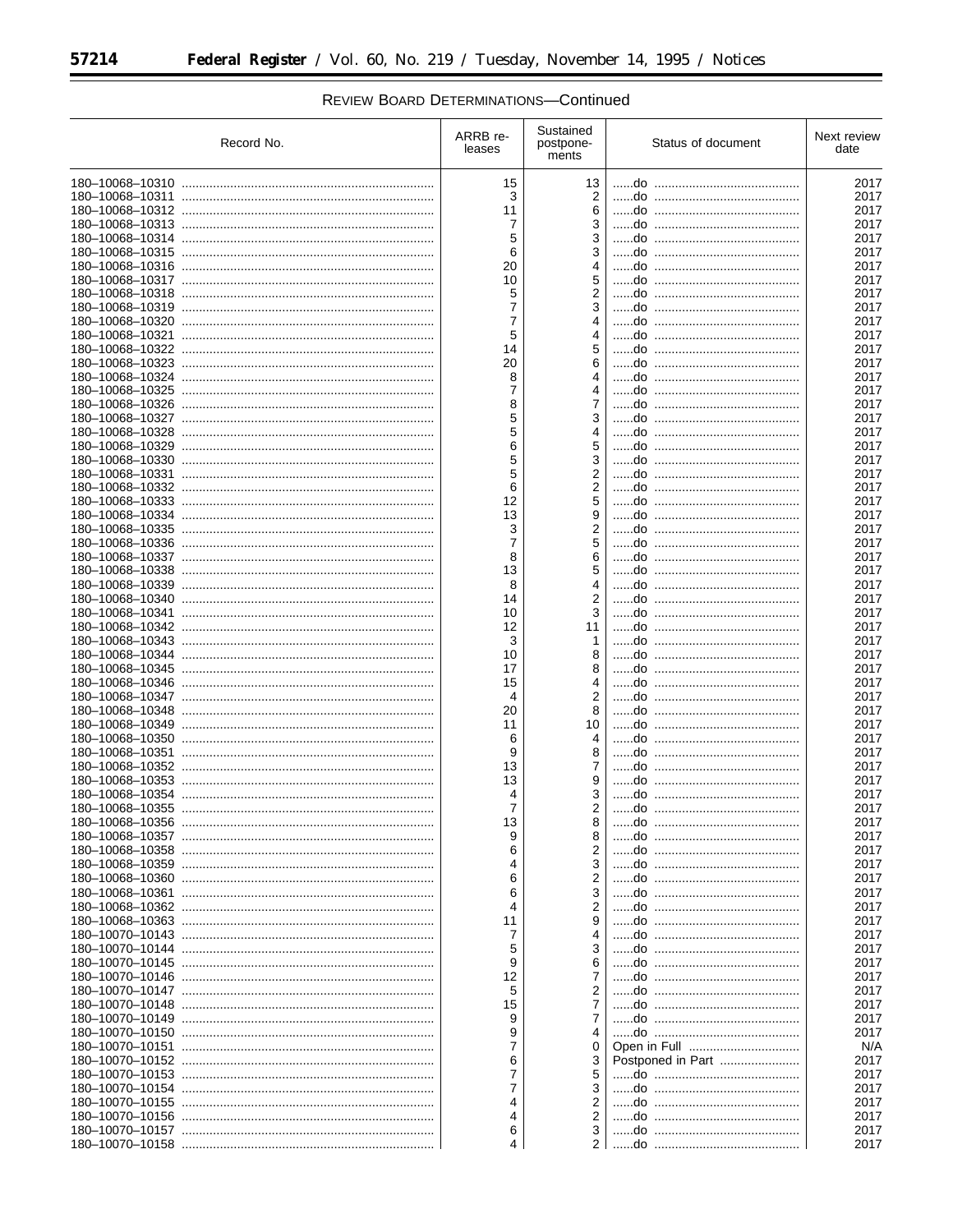| Record No. | ARRB re-<br>leases | Sustained<br>postpone-<br>ments | Status of document | Next review<br>date |
|------------|--------------------|---------------------------------|--------------------|---------------------|
|            | 8                  | $\overline{7}$                  |                    | 2017                |
|            | 12                 | 6                               |                    | 2017                |
|            | $\overline{7}$     | 6                               |                    | 2017                |
|            | 16                 | 6                               |                    | 2017                |
|            | 11                 | 9                               |                    | 2017                |
|            | 18                 | 8                               |                    | 2017                |
|            | 9                  | 4                               |                    | 2017                |
|            | $\overline{7}$     | $\overline{2}$                  |                    | 2017                |
|            | 9                  | 5                               |                    | 2017                |
|            | 12                 | 5                               |                    | 2017                |
|            | $\overline{2}$     | 1                               |                    | 2017                |
|            | 6                  | 4                               |                    | 2017                |
|            | 9                  | 5                               |                    | 2017                |
|            | 10                 |                                 |                    | 2017                |
|            | 6                  | 4                               |                    | 2017                |
|            | 7                  | 6                               |                    | 2017                |
|            | 9                  | 8                               |                    | 2017                |
|            | 12                 | 6                               |                    | 2017                |
|            | $\overline{7}$     | 4                               |                    | 2017                |
|            | 12                 | 11                              |                    | 2017                |
|            | 0                  | 1                               |                    | 2017                |
|            | $\Omega$           | 1                               |                    | 2017                |
|            | 0                  | 1                               |                    | 2017                |
|            | 1                  | 0                               |                    | N/A                 |
|            | 1                  | 0                               |                    | N/A                 |
|            | 1                  | 0                               |                    | N/A                 |
|            | $\Omega$           | 1                               | Postponed in Part  | 2017                |
|            | $\Omega$           | 8                               |                    | 2017                |
|            | $\Omega$           |                                 |                    | 2017                |
|            | $\Omega$           | 1                               |                    | 2017                |
|            | $\Omega$           | 1                               |                    | 2017                |
|            | $\Omega$           | 1                               |                    | 2017                |
|            | 1                  | 1                               |                    | 2017                |
|            | 0                  | 1                               |                    | 2017                |
|            | 0                  | 1                               |                    | 2017                |
|            | $\Omega$           | 1                               |                    | 2017                |
|            | $\Omega$           | 1                               |                    | 2017                |
|            | 0                  | 1                               |                    | 2017                |
|            | $\Omega$           | 1                               |                    | 2017                |
|            | 0                  | 1                               |                    | 2017                |
|            | 5                  | $\overline{2}$                  |                    | 2017                |
|            | 5                  | 3                               |                    | 2017                |
|            | 4                  | $\overline{2}$                  |                    | 2017                |
|            | 4                  | 3                               |                    | 2017                |
|            | 8                  | 6                               |                    | 2017                |
|            | 5                  | $\overline{2}$                  |                    | 2017                |
|            | 5                  | $\overline{2}$                  |                    | 2017                |
|            | 5                  | 3                               |                    | 2017                |
|            | 4                  | $\overline{2}$                  |                    | 2017                |
|            | 5                  | 3                               |                    | 2017                |
|            | 5                  | $\overline{2}$                  |                    | 2017                |
|            |                    |                                 |                    |                     |

On August 29, 1995, the Assassination Records Review Board made a formal determination to release some postponements in records identified by RIF numbers 124-10085-10330 and 124-10085-10333. Subsequent to those determinations, but before the records were released to the public, the Review Board was provided additional information in support of the proposed postponements. Based upon that additional evidence, the Review Board decided to withdraw its

determinations and to reconsider its decisions at a later date.

The Assassination Records Review Board reviewed portions of a document (RIF number 180-10110-10484) created by the Staff of the House Select Committee on Assassinations entitled Oswald in Mexico City (commonly identified as the Lopez Report). The Review Board voted to open in full the following pages that previously had contained redactions: O1, A3, 6-9A, 13, 15, 18, 32, 33, 36, 37, 40, 41, 43, 48, 61, 73, 81, 89, 92-99, 102, 107-110, 112-

116, 118, 122, 132, 137-139, 142-149, 153, 154, 158, 159, 172, 173, 180, 181, 183, 184A, 198, 207-210, 222, 223, 239, 243, 245-248, 251, 253, 301, 305, 307, F9A, F17, F25, F27, F30, F32, F39, F42, F60, F71-F74.

These decisions opened up 232 previous postponements. The Review Board made no decisions with respect to the remaining pages, which will be considered in forthcoming meetings.